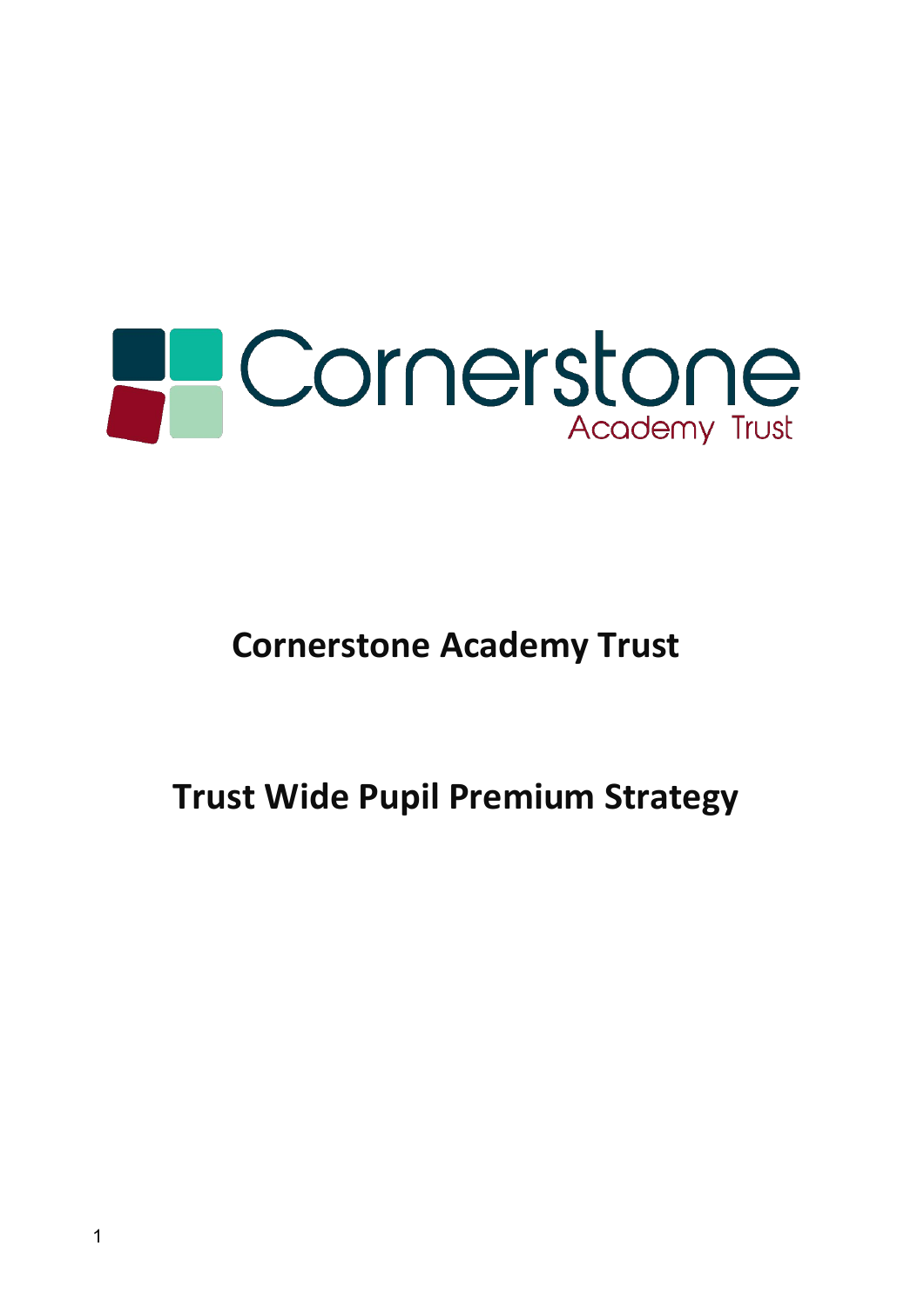# **Pupil premium strategy statement**

This statement details our school's use of pupil premium (and recovery premium for the 2021 to 2022 academic year) funding to help improve the attainment of our disadvantaged pupils.

It outlines our pupil premium strategy, how we intend to spend the funding in this academic year and the effect that last year's spending of pupil premium had within our schools.

## **Trust overview**

| <b>Detail</b>                                       | <b>Data</b>                                          |
|-----------------------------------------------------|------------------------------------------------------|
| <b>Trust name</b>                                   | Cornerstone Academy<br><b>Trust</b>                  |
| <b>Schools</b>                                      | <b>Broadclyst Community</b><br><b>Primary School</b> |
|                                                     | <b>Monkerton Community</b><br><b>Primary School</b>  |
|                                                     | <b>Westclyst Community</b><br><b>Primary School</b>  |
|                                                     | <b>Yeo Valley Primary</b><br>School                  |
| Number of pupils in schools                         | 1353 (in all year groups)                            |
| Proportion (%) of pupil premium eligible pupils     | 166 (19%) of 877<br>(2020/21)                        |
| Academic year/years that our current pupil premium  | 3 Years                                              |
| strategy plan covers (3-year plans are recommended) | 2021/22, 2022/23,<br>2023/24                         |
| Date this statement was published                   | Jan 2022                                             |
| Date on which it will be reviewed                   | Jan 2022                                             |
| Statement authorised by                             | Jonathan Bishop                                      |
| Pupil premium lead                                  | Jonathan Bishop                                      |
| Governor / Trustee lead                             | Ken Dyson                                            |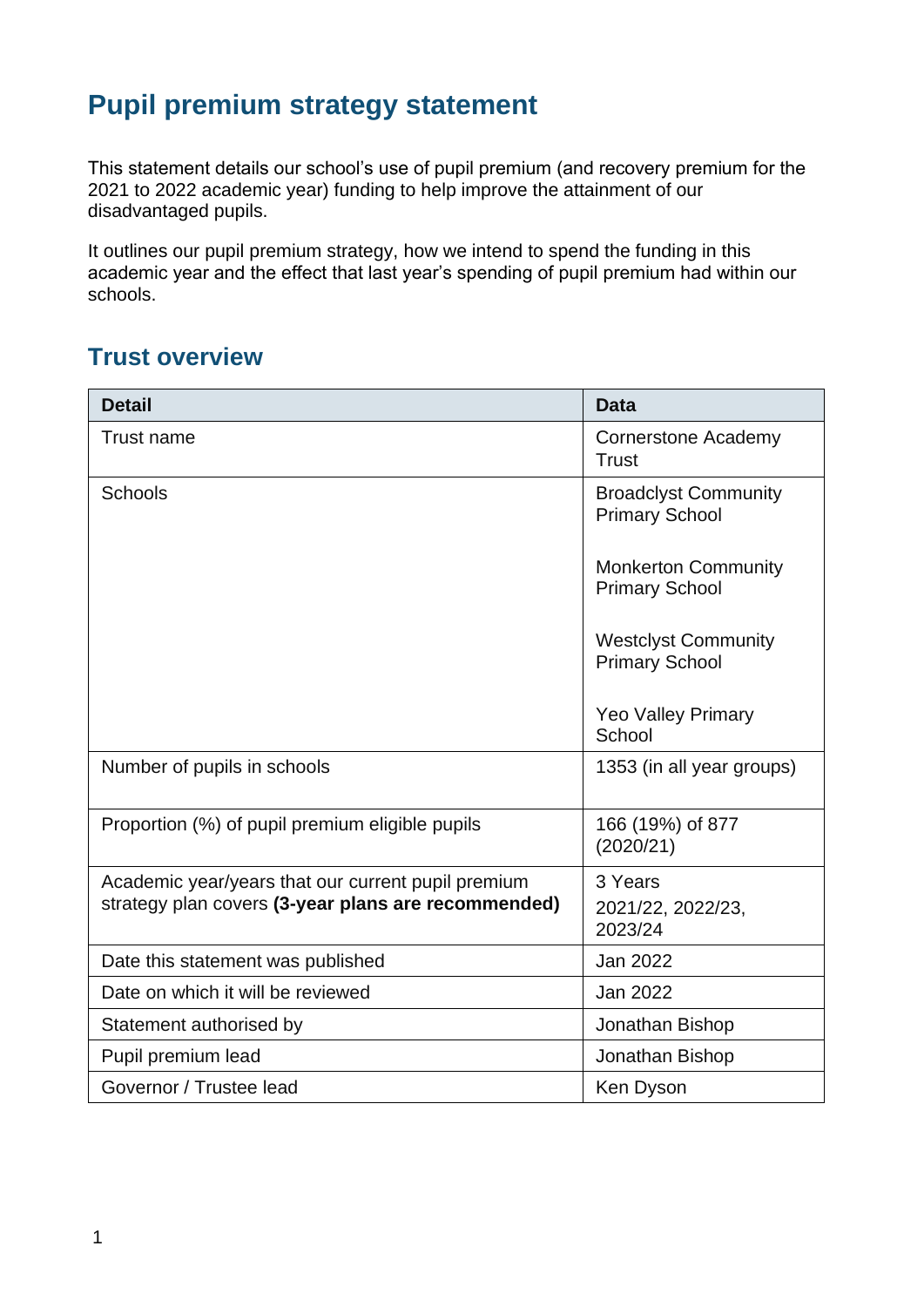# **Funding overview**

| <b>Detail</b>                                                                                                                                                            | Amount   |
|--------------------------------------------------------------------------------------------------------------------------------------------------------------------------|----------|
| Pupil premium funding allocation this academic year                                                                                                                      | £214,505 |
| Made up of:<br>Broadclyst Primary School £47,555<br><b>Monkerton Primary School £0</b><br><b>Westclyst Primary School £49,315</b><br>Yeo Valley Primary School £117,635  |          |
| Recovery premium funding allocation this academic year                                                                                                                   | £24,475  |
| Made up of:<br><b>Broadclyst Primary School £4,785</b><br>Monkerton Primary School £2,000<br><b>Westclyst Primary School £5,075</b><br>Yeo Valley Primary School £12,615 |          |
| Pupil premium funding carried forward from previous<br>years (enter £0 if not applicable)                                                                                | £0       |
| Total budget for this academic year                                                                                                                                      | £238,980 |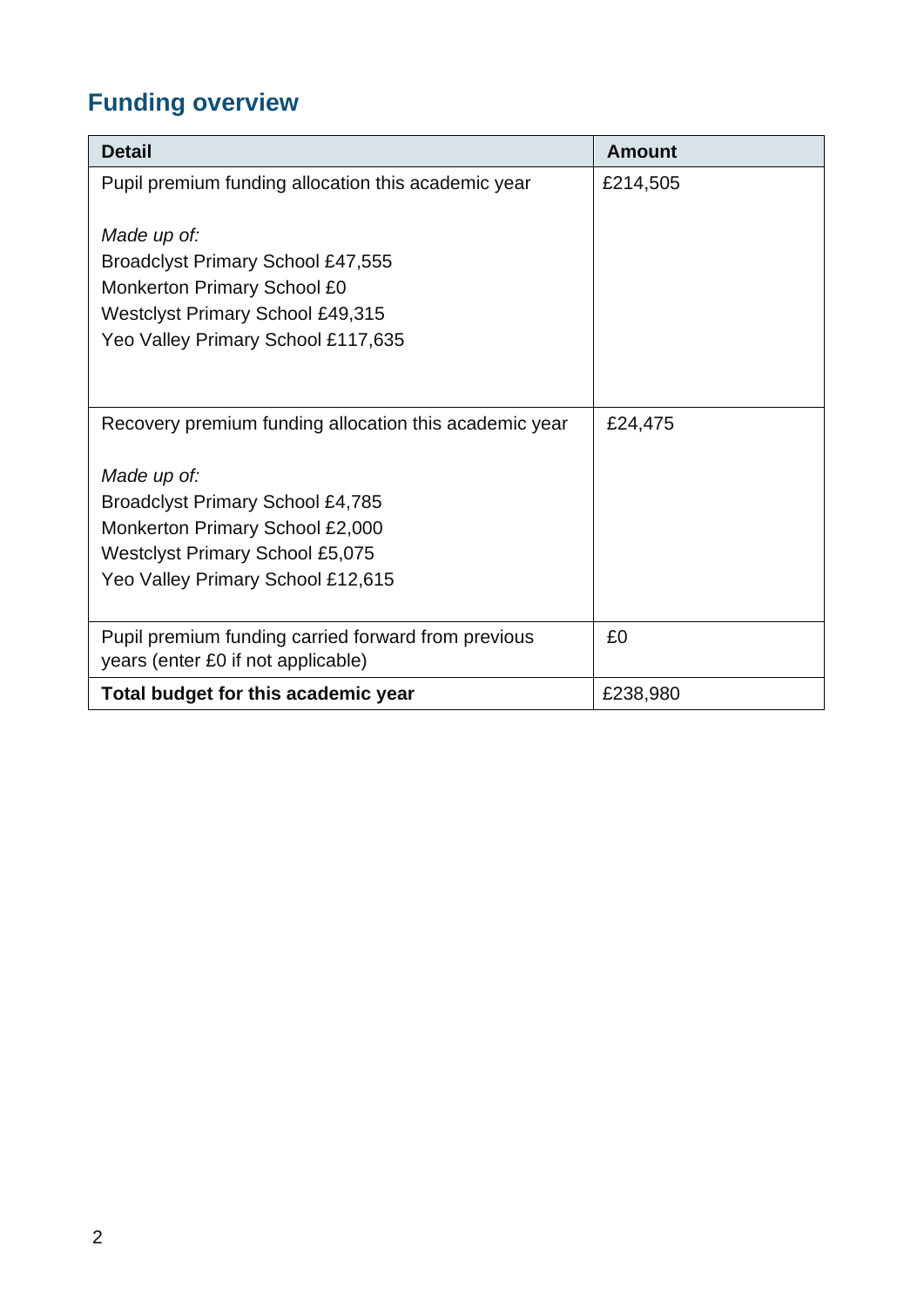# **Part A: Pupil premium strategy plan**

## **Statement of intent**

Our intention is to provide an inspirational teaching and learning environment with outstanding education and wider opportunities, to all children (disadvantaged or not). Our goal is that no child is left behind socially, or academically, because of disadvantage. We provide an exciting and motivating curriculum, matched to the needs of each pupil, whilst maintaining high expectations. We raise lifelong aspirations and focus on removing barriers to learning and achieving excellence.

We are a multi academy trust of 4 primary schools based in Devon. We pool budgets and resources and provide equal opportunities to all children within the Cornerstone trust. As such, we have created a trust-wide plan, to ensure our initiatives are deployed with equality and no prejudice.

This Pupil Premium Plan aims to address the main barriers our children face within each school whilst maintaining a Trust wide equity to quality education through shared practice. We deliver this through rigorous tracking, careful planning and targeted support and intervention that provides all children the access and opportunities to enjoy academic success.

The context of each school that shapes the main barriers the schools face is:

Broadclyst Community Primary School - set in the heart of a village on the outskirts of Exeter with a wide catchment area of predominantly high aspiration and working parents. Although this is a smaller PP group compared to the other schools in the trust, they are an important group that easily can be overlooked and so ensure equitable access to the wider curriculum and ensuring each child receives the personalised support is critical to ensuring no child is left behind. The school percentage of children in receipt of pupil premium is 8%.

Westclyst Community Primary School - a newly built free school in the centre of a new housing development on the edge of Exeter. The intake from the community reflects a good mix of working professionals who commute into Exeter and growing percentage of young families who are eligible for Pupil Premium funding and really benefit from the support the school offers in the heart of this new community. There is high inward mobility of children into the school and so it has seen a steady rise in children who are more vulnerable and a high number of children eligible for Pupil Premium. The school percentage of children in receipt of pupil premium is 12%.

Yeo Valley Primary School - in the centre of Barnstaple feeding from several surrounding estates. Many families are from vulnerable and disadvantaged backgrounds where there has been a sustained disillusionment with the education provided by the school which has resulted in a low aspiration and engagement with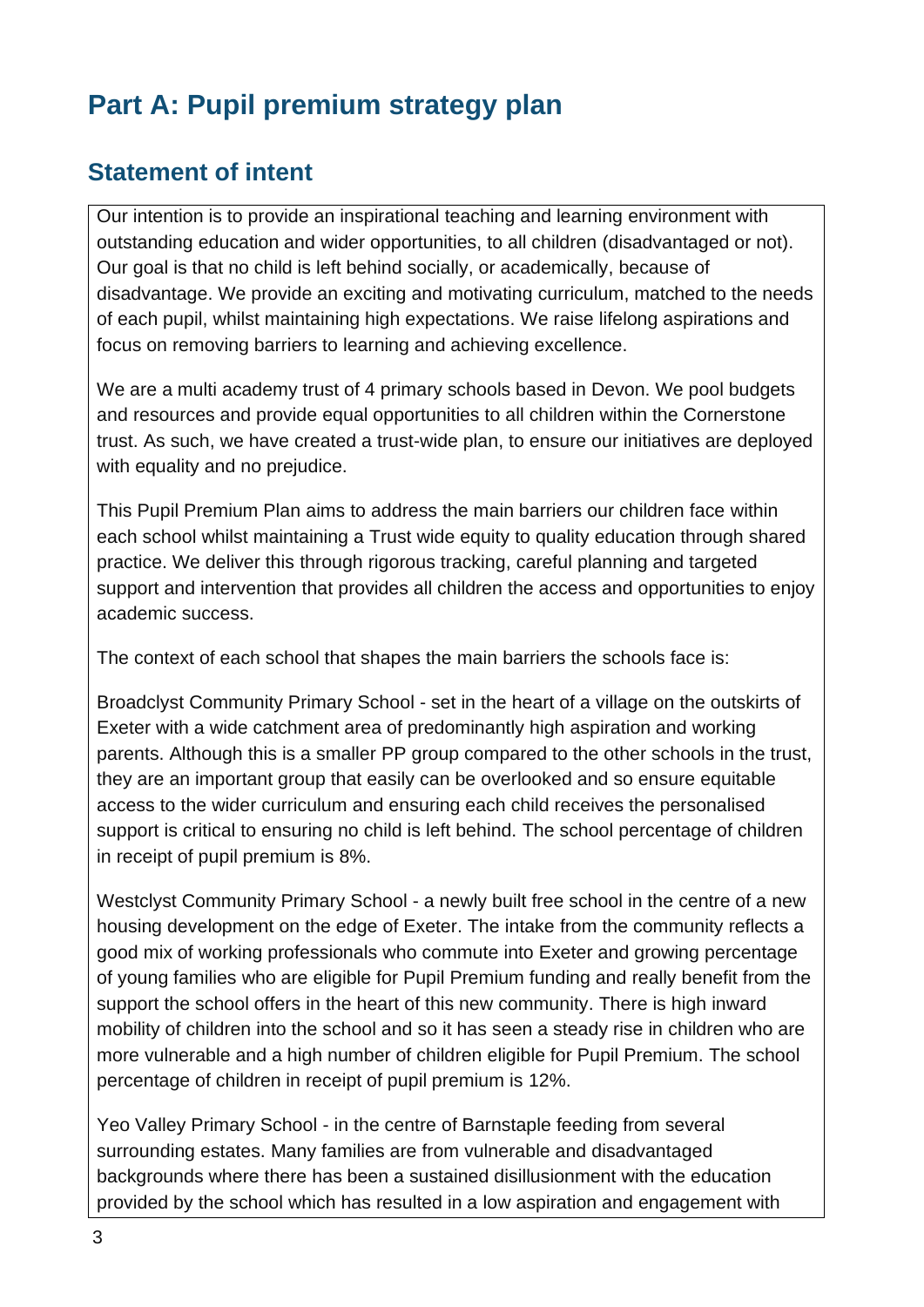school life. Pupils often enter reception with low communication and language levels and several the parents require support with their own literacy. This can result in challenges in home / school communication and a lack of support for children when working at home. The school has several pupils that join mid-year from the local Women's Refuge. Since the school has joined the Academy Trust, we have enabled the Children's Centre to relocate on site and this provides a valuable support to vulnerable families. We employ the Nursery+ team that works regionally and provides significant support to the children in our Nursery. We also employ a speech and language therapist to provide additional support. The school percentage of children in receipt of pupil premium is 50%.

Monkerton Community Primary School - a newly built primary free school and has only been open for two years. It serves a new housing development on the outskirts of Exeter. It presently has a low-level pupil premium with the catchment currently attracting families who are working professionals and choosing this new school. Often, they have relocated to the area for work. However, as the local housing state develops and new year groups open, we expect to see a growing number of children who will be eligible for Pupil Premium. The school percentage of children in receipt of pupil premium is 0%.

Throughout all the schools within Cornerstone, children are offered a wider and extended curriculum to include trips and residentials which are essential to their learning and development.

The Trust is Microsoft Showcase Trust & a DfE Edtech Demonstrator School. We have provided every child from Reception to Year 6 with a tablet device to enable them to access education throughout the pandemic. This has enhanced the provision for disadvantaged pupils and ensured a level playing field as their education provision was continuous during each lockdown. Furthermore, we have provided training for parents in how to use and access the schoolwork from home and have maintained the offer of this provision of training and online resourcing now back at school. This has created a blended learning environment and means children can continue to access lessons when at home and parents can help and support where necessary. Alongside parent training we are ensuring that all families, whatever their level of deprivation, can benefit from this extended strategy to get better outcomes.

The impact of COVID for vulnerable and disadvantaged pupils has still been higher due to the levels of deprivation and abilities of some families, this has been particularly noticeable at Yeo Valley Primary where the levels of deprivation are higher. However, we have minimised this impact through the 1:1 device programme, the quality remote live teaching and now through the recovery premium grant. This grant is enabling us to provide small group targeted support that is combatting any child that has missed education. The one-to-one support, small group interventions that are being targeted to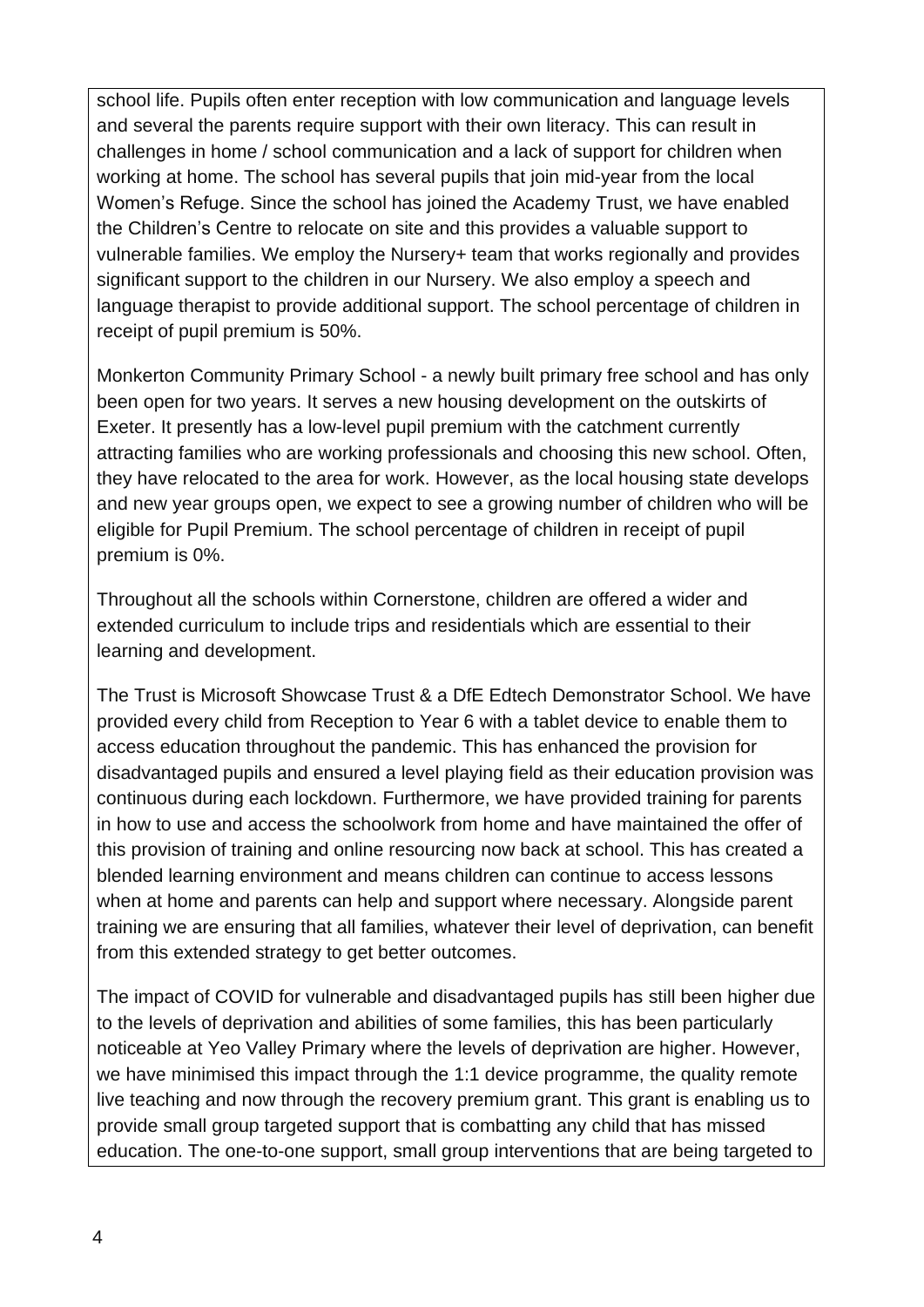the need of the children and children having extended access to recorded lessons and their OneNote.

The 3 recommended areas of focus, taken from the Pupil Premium guidance, will be used as the basis for our strategy.

#### **1. Teaching**

Investing in high-quality teaching, for example:

- training and professional development for teachers
- recruitment and retention
- support for teachers early in their careers

#### *How we have addressed this point:*

Weekly CPD:

The trust runs weekly CPD sessions after school on a Friday. We use this time to train/upskill staff on:

- pedagogical strategies and methodologies in supporting children,
- curriculum focus
- IT use and management

The weekly CPD runs in addition to the ECT programme and aims to continue to develop teachers.

#### Classroom Coaching:

Each member of the Leadership team is assigned as a mentor and coach to a Year group across the trust for a 4-week period. In which, they will act as a critical colleague, to review wider practices of a teacher, for example planning and resourcing, classroom management, displays, etc. They will also observe teaching in a variety of lessons, and will act as a coach to support teachers, giving instant feedback. Targets will be drawn out and set, for the next Leadership team member to focus on in a new 4-week cycle.

#### **2. Targeted academic support**

Additional support for some pupils focussed on their specific needs, for example:

- one-to-one tuition
- small group tuition
- speech and language therapy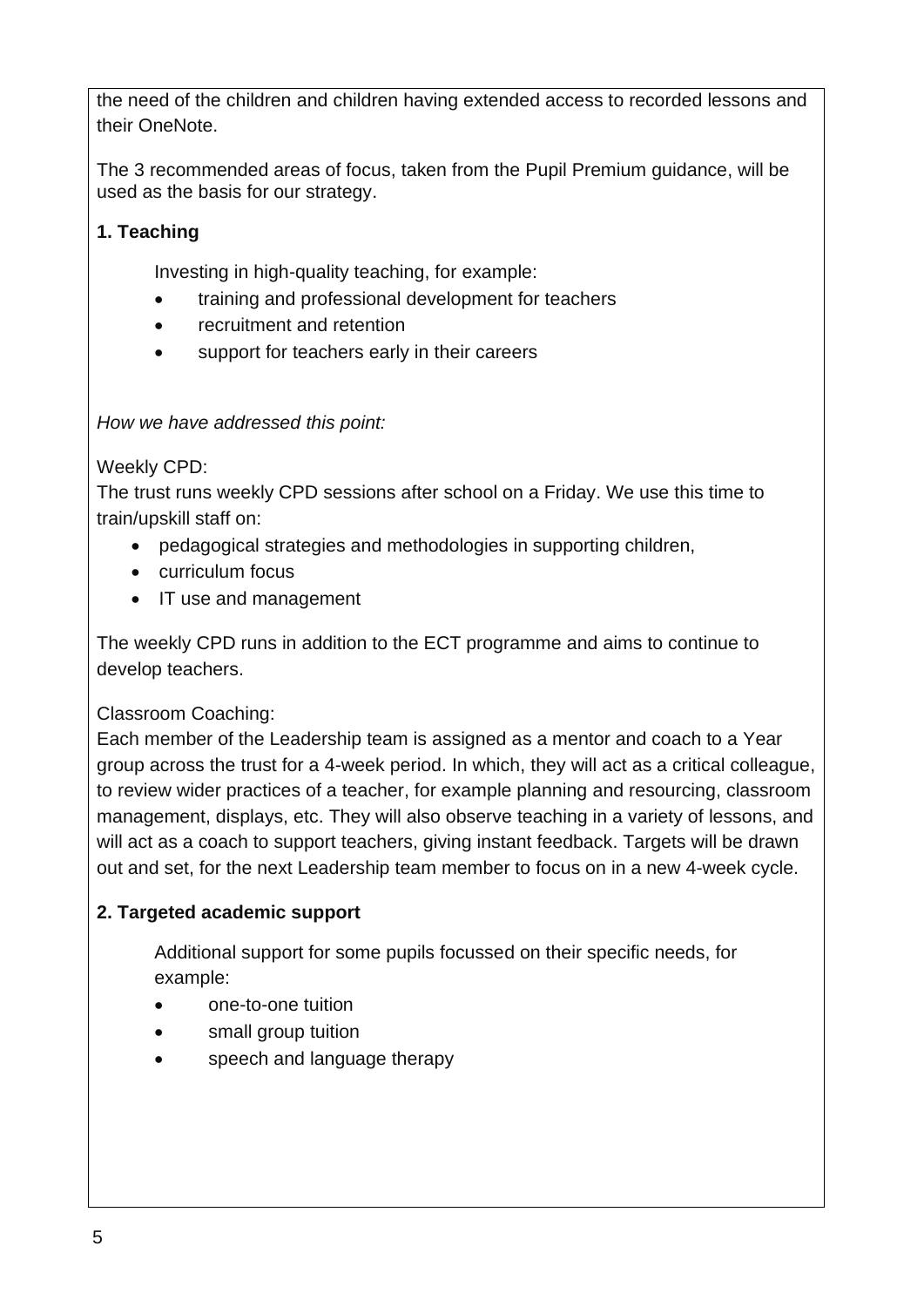#### *How we have addressed this point:*

#### Assessment and data:

We have access to a raft of standardised tests, these online assessment gives instant data, meaning the workload can be shifted from data to the curriculum. This maximises the impact on learning, supports school level decision making, individual children's target setting, and informs classroom teaching and high-quality interventions. We set aspirational targets shared with children in their 1:1 mentor meeting so they meet the expected standard.

This has been essential due to Covid where a wider gap has been apparent, particularly amongst disadvantaged children less likely to attend school, furthering the gap.

#### Mentoring:

Each member of staff has a small group of children that every week they meet virtually with to discuss any issues picked up by the teacher, or the child. The mentor can discuss reading progress, share work completed and support in the areas needed. It is also an opportunity to talk through how they are coping during this time and provide some pastoral support to ensure mental health and wellbeing is monitored for all the children.

#### **3. Wider approaches**

Support for non-academic issues that impact success in school, such as attendance, behaviour, and social and emotional challenges. For example:

- school breakfast clubs
- counselling to support emotional health and wellbeing
- help with the cost of educational trips or visits
- support to families with school uniform costs

#### *How we have addressed this point:*

The coherence between assessment has been adjusted during the pandemic to deliver the wider curriculum and the literacy, numeracy, and digital competencies through cross-curricular activities. This was key to avoid the restrictions on the expressive arts, health and wellbeing, languages, science, and technology.

We have supported all children and families by extending the school day. We open our classrooms at 8.30am and provide 'before school activities' for children to complete before registration. We have then offered a range of over 30 after school activities that run on Tuesdays, Wednesdays, and Thursdays. This includes sporting activities such as football, netball and rounders, and class-based activities such as cooking, photography, film making and coding. These activities extend the school day to 5pm.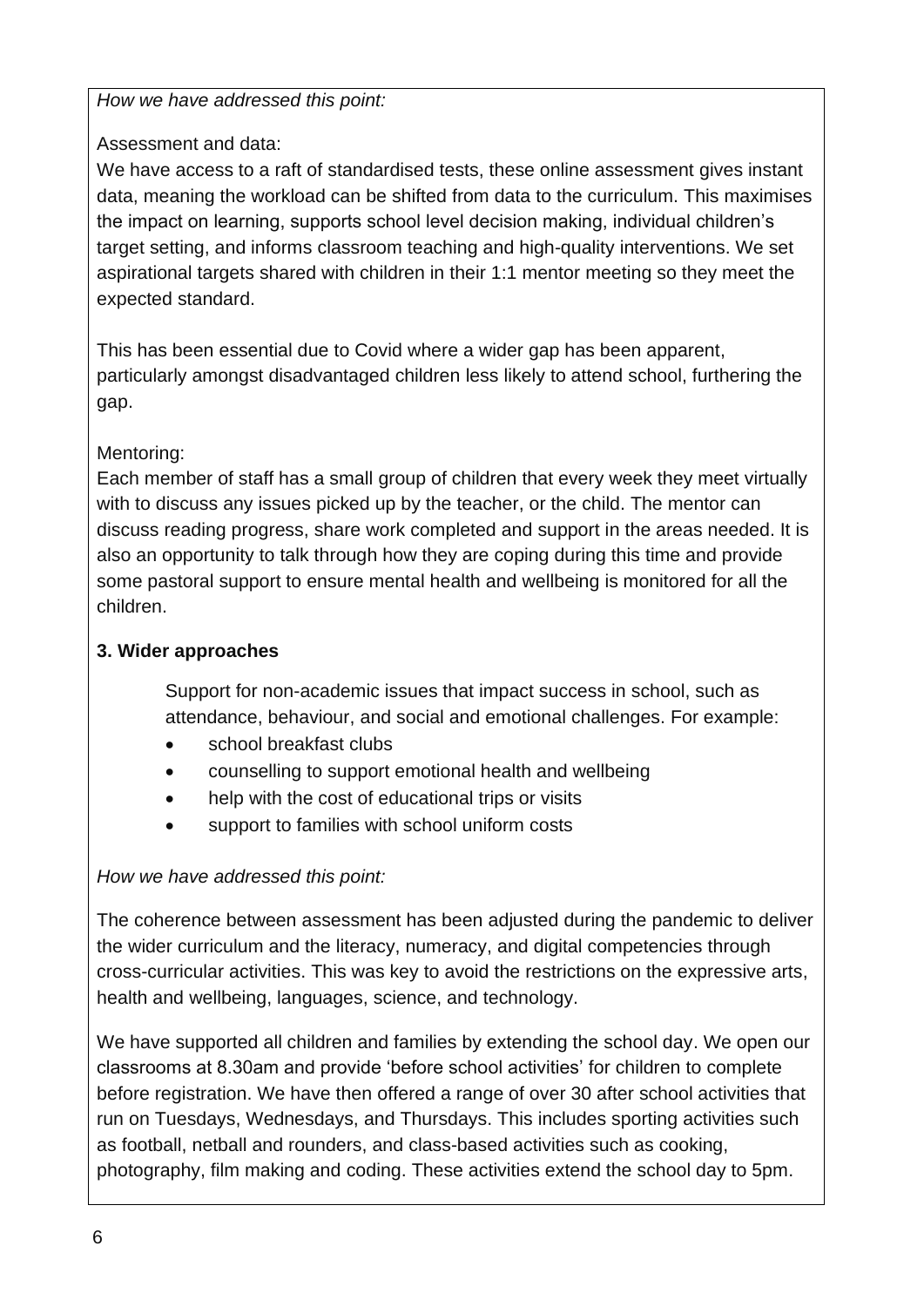Throughout the pandemic, we maintained a high level of attendance, by offering a robust online learning experience. Although we already had an embedded and defined Microsoft learning platform in place across all four schools, the need for reliable remote access became essential for all students, teachers, and staff due to the pandemic. It was crucial that the Trust could continue 'business as usual' through our digital platform. We utilised all the features of Microsoft 365, Teams, and the OneNote tools we already used for lesson planning, developing a system that removes any friction between virtual, face-to-face, and blended learning. The use of our online media notebook allows teachers to place text, images, video, interactive tasks and simulations within a single resource, which learners can access in a linear or selfdirected way, as the teacher defines. This creates easily accessible, highly engaging, and motivating lesson content. Teachers teach and record all live lessons. In the situation where some children are at home, and some in school, the platform allows them the option of being involved live or of accessing the content of the lesson at a later time that suited their family life and access to technology. This way of working has now continued in everyday class practice, so the access to lessons and resources outside of the classroom, is always an option.

## **Challenges**

This details the key challenges to achievement that we have identified among our disadvantaged pupils.

| <b>Challenge</b><br>number | <b>Detail of challenge</b>                                                               |
|----------------------------|------------------------------------------------------------------------------------------|
|                            | Impact on progress due to COVID pandemic                                                 |
| 2                          | Speech and Language needs on entry to school that impact on literacy progress            |
| 3                          | Newly qualified and recently qualified teachers who have trained during the pandemic     |
| 4                          | Impact on progress of reading                                                            |
| 5                          | Impact of lack of opportunities in socialisation for children (especially 2–6-year-olds) |
| 6                          | Impact of less opportunities in the wider curriculum                                     |
|                            | Low attendance due to low aspiration and covid anxiety                                   |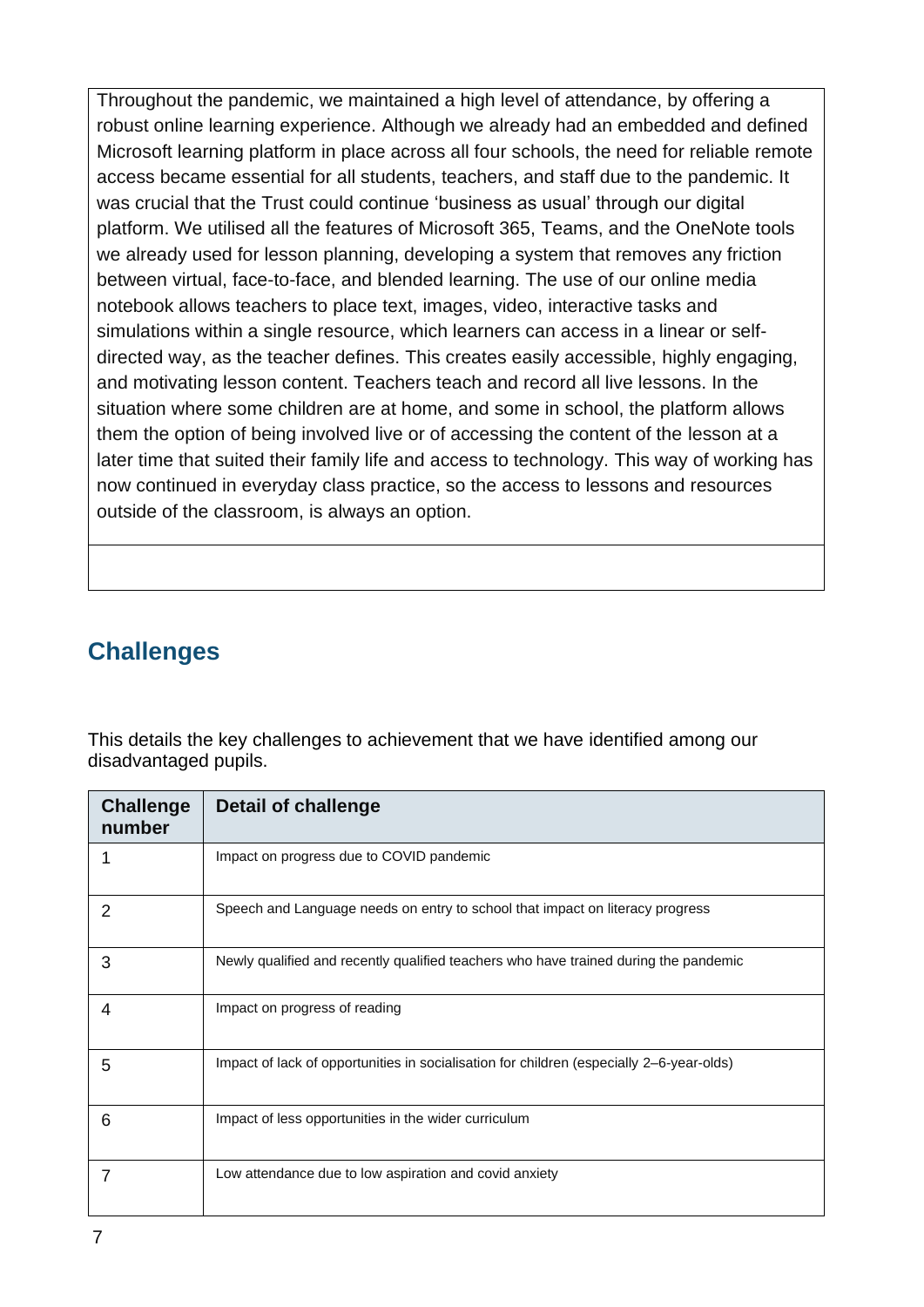| Safeguarding issues due to parental needs and capacity          |
|-----------------------------------------------------------------|
| Lack of engagement and focus on learning due to parenting needs |

## **Intended outcomes**

This explains the outcomes we are aiming for **by the end of our current strategy plan**, and how we will measure whether they have been achieved.

| <b>Intended outcome</b>                                                                                                                                                     | <b>Success criteria</b>                                                                                                                                                                    |
|-----------------------------------------------------------------------------------------------------------------------------------------------------------------------------|--------------------------------------------------------------------------------------------------------------------------------------------------------------------------------------------|
| Children to be able to self-regulate with positive<br>engagement in learning                                                                                                | Use of PASS assessment to identify and track<br>positive engagement in school                                                                                                              |
| Early identification and implementation of target<br>intervention programmes to support speech<br>development, language and understanding and<br>phonics / reading progress | Use of Speech & Language Assessments,<br>phonics screening assessments and reading test<br>data to ensure good progress                                                                    |
| All teachers including ECTs to have high quality<br>teaching and learning strategies                                                                                        | High quality, consistent provision in all<br>classrooms.                                                                                                                                   |
|                                                                                                                                                                             | All children make good progress in line with<br>national average.                                                                                                                          |
| Parental engagement with school support services<br>and increased engagement by children in their<br>learning.                                                              | Attendance by parents in parenting courses /<br>meetings with evidence of increased aspiration<br>and engagement by parent and child with use of<br>PASS assessments to monitor attitudes. |
| Increased attendance by targeted children.                                                                                                                                  | Good attendance                                                                                                                                                                            |
| All children have access to trips, residential and<br>extended curriculum opportunities.                                                                                    | All children partake in trips, residentials and extra-<br>curricular activities.                                                                                                           |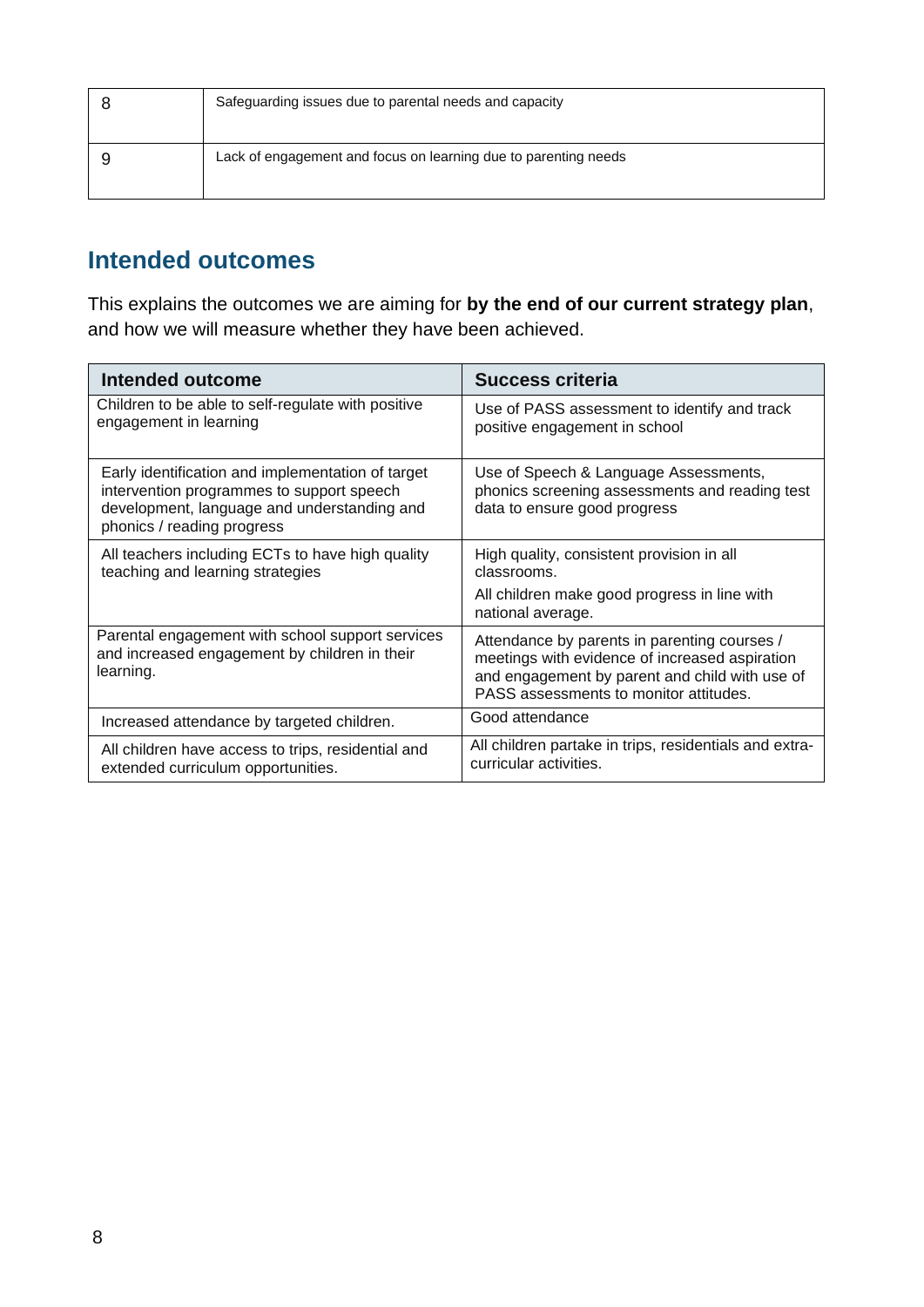## **Activity in this academic year**

This details how we intend to spend our pupil premium (and recovery premium funding) **this academic year** to address the challenges listed above.

## **Teaching (for example, CPD, recruitment and retention)**

Budgeted cost: £141,000

| <b>Activity</b>                                                                                                                                                                                                                                                                                                                                                                                        | <b>Evidence that supports this</b><br>approach                                                                                                                                                                                                    | <b>Challenge</b><br>number(s)<br>addressed |
|--------------------------------------------------------------------------------------------------------------------------------------------------------------------------------------------------------------------------------------------------------------------------------------------------------------------------------------------------------------------------------------------------------|---------------------------------------------------------------------------------------------------------------------------------------------------------------------------------------------------------------------------------------------------|--------------------------------------------|
| Targeted support and inter-<br>vention<br>use of digital plat-<br>forms for bespoke<br>learning<br>increased one to one<br>mentoring<br>Triangulation of as-<br>sessment, mentoring,<br>practice<br>Teacher collaboration<br>between class<br>teacher and mentor<br>Catch up teaching<br>sessions in small<br>groups and one to<br>one.                                                                | • Children make good process that is better<br>or in line with national expectations.<br>• Tutoring plugs gaps where learning has<br>been lost and accelerates progress.<br>• Mentoring to support children with their at-<br>titude to learning. | 1,4,6,9                                    |
| Access to digital resources<br>to support teaching &<br>learning:<br>• Use of Teams and One-<br>Note resources to access<br>the curriculum<br>• 1:1 Access to digital de-<br>vices to support learning<br>• Use of video as tool to<br>support communication<br>and access to wider cur-<br>riculum<br>• Access to learning sup-<br>port tools and software<br>• Use of Home Learning<br>Opportunities | • Increased independence and self-directed<br>learning<br>• Pre-learning and Home learning<br>• Personalisation of learning through assign-<br>ments set for individual needs                                                                     | 1,4,9                                      |
| Recruitment & retention<br>• Focus on wide recruit-<br>ment strategies to draw<br>best talent into the Trust                                                                                                                                                                                                                                                                                           | . Quality first teaching ensures better out-<br>comes for all children<br>• Good CPD enables teachers to reflect and<br>develop their practice.                                                                                                   | 1,3,4,6                                    |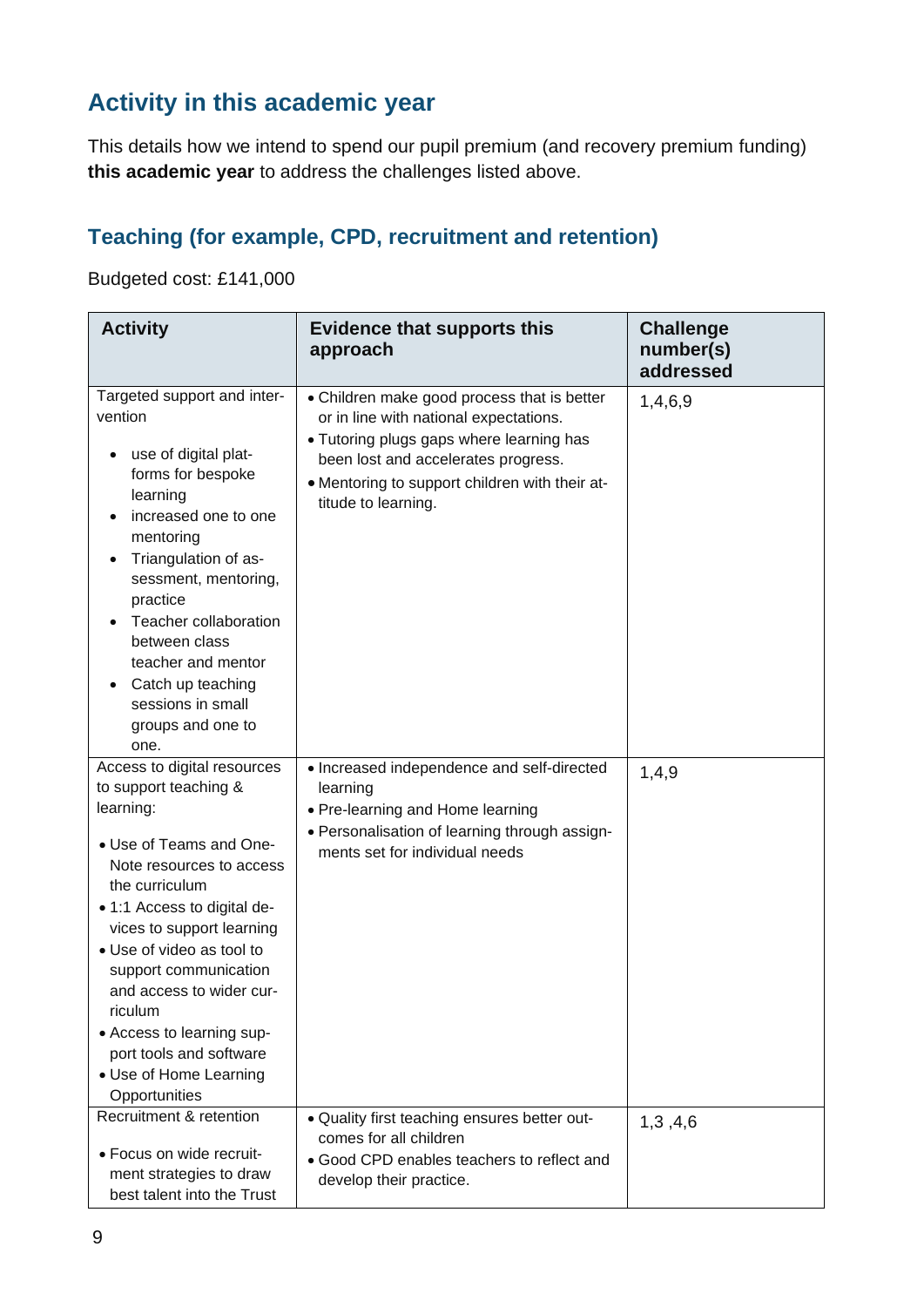| • Enhanced interview pro-<br>cesses to ensure quality<br>and capability of teach-<br>ers and support staff<br>· Quality CPD and en-<br>hanced career pathways<br>to retain high quality<br>teaching capability<br><b>ECT</b> support                                                                                                                                                                                                                                                                                                                                                                                               | • ECTs have a support system to use for ad-                                                                                                                                                                                                                                                                      | 3        |
|------------------------------------------------------------------------------------------------------------------------------------------------------------------------------------------------------------------------------------------------------------------------------------------------------------------------------------------------------------------------------------------------------------------------------------------------------------------------------------------------------------------------------------------------------------------------------------------------------------------------------------|------------------------------------------------------------------------------------------------------------------------------------------------------------------------------------------------------------------------------------------------------------------------------------------------------------------|----------|
| Dedicated ECT time<br>and additional time<br>with their mentor                                                                                                                                                                                                                                                                                                                                                                                                                                                                                                                                                                     | vice and direction<br>• Increased retention – consistency of teach-<br>ers and teaching across the Trust                                                                                                                                                                                                         |          |
| Staff training days, and<br>weekly CPD opportunities<br>for all teaching staff to de-<br>velop quality teaching:<br>• Staff professional devel-<br>opment programme to<br>develop strategies to<br>support those with addi-<br>tional needs.<br>• Develop teachers in de-<br>livering the wider curricu-<br>lum<br>• All CPD sessions acces-<br>sible from home<br>• CPD for online resources<br>delivered to staff, annu-<br>ally<br>• Develop teachers<br>through the Enhancing<br><b>Teaching Programme</b><br>(ETP) and Lead Practi-<br>tioner (LP)<br>• Improving teacher perfor-<br>mance through Class-<br>room Observation | • More confident and skilled teachers to<br>raise expectations for all children<br>• Maximises use of resources to target indi-<br>vidual needs<br>• High quality provision for all children in all class-<br>rooms.<br>• Teachers able to mentor and support each<br>other at different stages of their career. | 1, 3, 4, |

## **Targeted academic support (for example, tutoring, one-to-one support structured interventions)**

Budgeted cost: £36,000

| <b>Activity</b>                                            | <b>Evidence that supports this</b><br>approach                                             | <b>Challenge</b><br>number(s)<br>addressed |
|------------------------------------------------------------|--------------------------------------------------------------------------------------------|--------------------------------------------|
| Individual tutoring to sup-<br>port phonics and reading in | • Increased engagement and rapid progress<br>in core subjects<br>• Greater depth challenge | 1, 2, 4, 9                                 |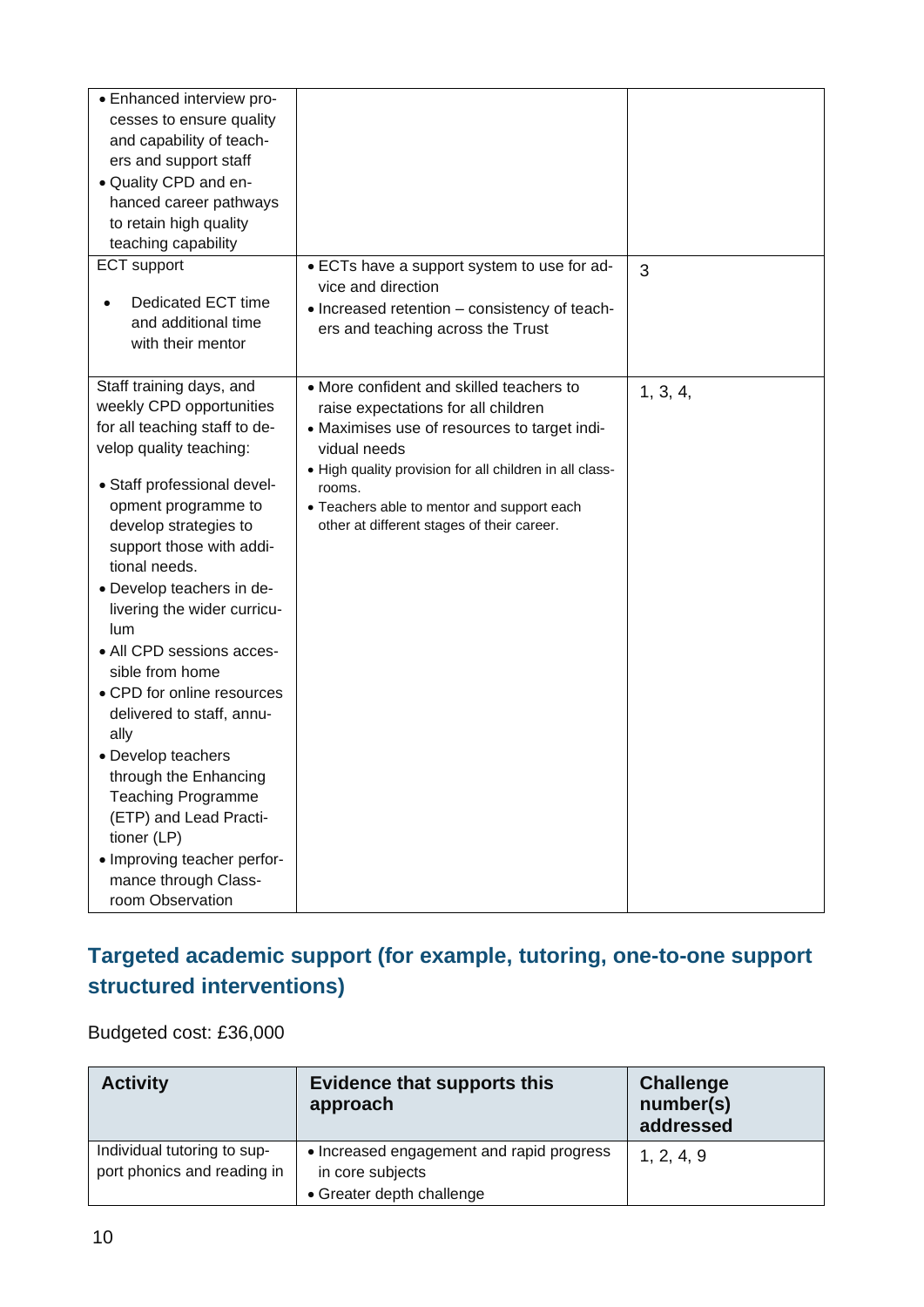| younger years and mentor-<br>ing in older years:                                                                                                                                                                                                                                                                                           | • Rapid improvement and impact of progress<br>in phonics                                                                                                                                                                                                                                                                                                                                                         |               |
|--------------------------------------------------------------------------------------------------------------------------------------------------------------------------------------------------------------------------------------------------------------------------------------------------------------------------------------------|------------------------------------------------------------------------------------------------------------------------------------------------------------------------------------------------------------------------------------------------------------------------------------------------------------------------------------------------------------------------------------------------------------------|---------------|
| • Weekly individual mentor<br>session for KS2                                                                                                                                                                                                                                                                                              | • Supporting pupils' emotional wellbeing<br>· 98% pass on Phonics Screener                                                                                                                                                                                                                                                                                                                                       |               |
| • Weekly group mentoring<br>for EYFS and KS1<br>· Identify target children                                                                                                                                                                                                                                                                 | Standardised tests   Assessing and Monitor-<br>ing Pupil Progress   Education Endowment<br><b>Foundation   EEF</b>                                                                                                                                                                                                                                                                                               |               |
| that need individual tutor-<br>ing in KS1<br>• Mentor meetings to be<br>delivered as Teams calls<br>• Track progress through<br>regular phonics screen-<br>ing<br>• Employ a phonic/reading<br>specialist 0.4<br>• Excellent teaching of<br>phonics by in-house Lit-<br>eracy Specialists                                                  | There is a strong evidence base that sug-<br>gests oral language interventions, including<br>dialogic activities such as high-quality class-<br>room discussion, are inexpensive to imple-<br>ment with high impacts on reading:<br>Oral language interventions   Toolkit Strand  <br><b>Education Endowment Foundation   EEF</b><br><b>Phonics   Toolkit Strand   Education Endow-</b><br>ment Foundation   EEF |               |
| Small group interventions<br>Excellent small group or 1<br>to 1 spelling focus in KS2                                                                                                                                                                                                                                                      | • Rapid improvement in spelling<br>Increased engaged with writing by removing<br>spelling as a barrier to outstanding<br>vocabulary                                                                                                                                                                                                                                                                              | 1, 2, 4       |
| One to one tuition that is<br>targeted at the gaps in<br>learning.<br>Reading, writing, and<br>٠<br>maths focused<br>Driven by assessment<br>pieces<br>Monitored for impact<br>through in class<br>performance and half<br>termly assessments<br><b>Experienced teachers</b><br>$\bullet$<br>supporting<br>inexperienced ECT<br>delivering | • Increase in assessment<br>• Accelerated progress against national<br>expectations<br>Short term tuition and long-term impact<br>One to one tuition   EEF (educationendow-<br>mentfoundation.org.uk)<br>And in small groups:<br><b>Small group tuition   Toolkit Strand  </b><br><b>Education Endowment Foundation   EEF</b><br>Maths_guidance_KS_1_and_2.pdf<br>(publishing.service.gov.uk)                    | 1, 2, 4, 7, 9 |
| 1:1 Targeted support for<br>children with anxiety and<br>mental health issues:<br>• Use of school nurse /<br>therapist to support iden-<br>tified children<br>• Regular meetings with<br>children identified<br>• Weekly mentor meetings<br>• Weekly calls to vulnera-                                                                     | Removal of anxiety increases academic en-<br>gagement and focus on learning<br>EEF_Social_and_Emotional_Learn-<br>ing.pdf(educationendowmentfounda-<br>tion.org.uk)                                                                                                                                                                                                                                              | 1, 5, 7, 8    |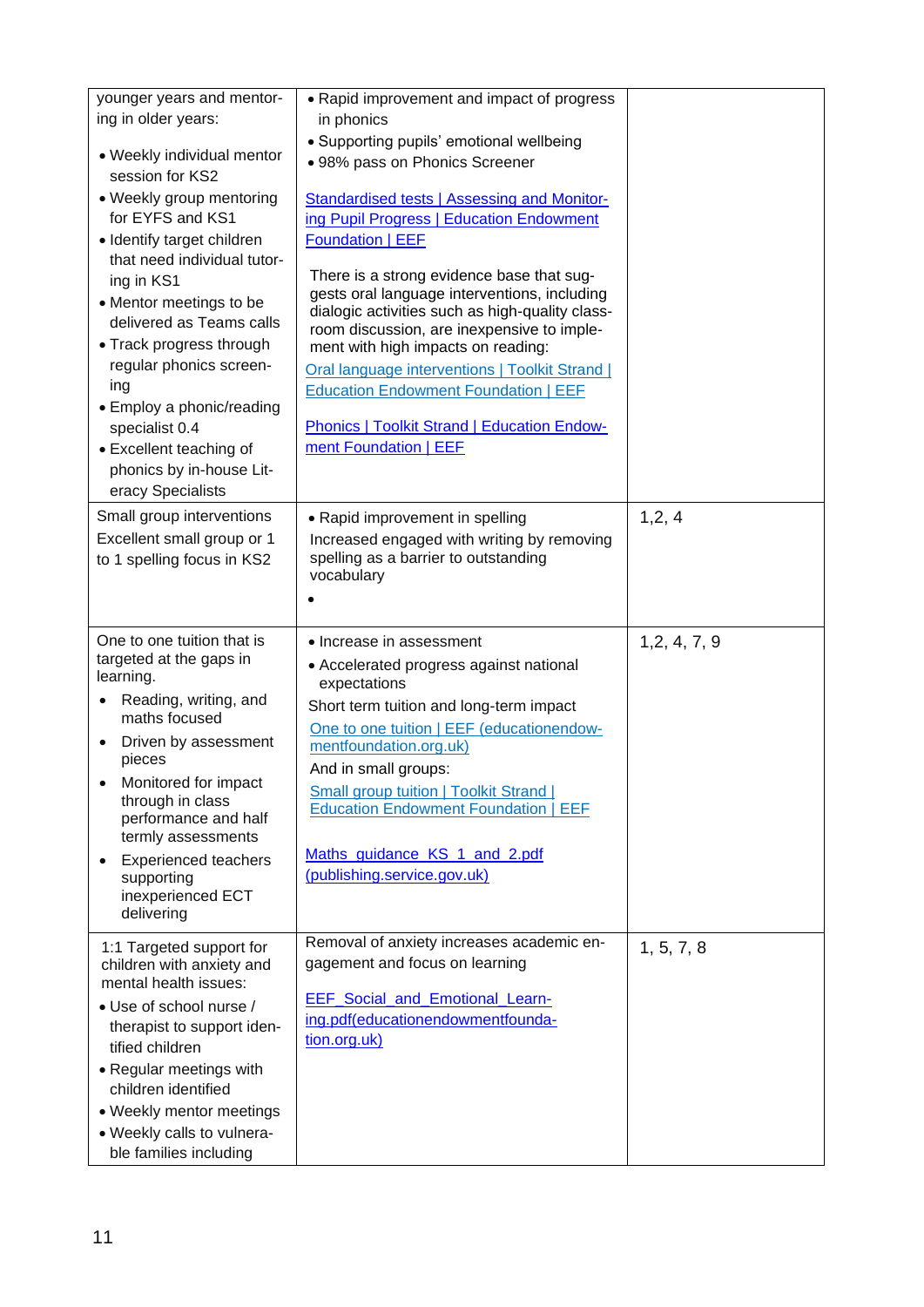| some virtual 1:1 support<br>sessions                                                                                                                                                           |                                                                                                                                                                                                                                                                                                                                           |       |
|------------------------------------------------------------------------------------------------------------------------------------------------------------------------------------------------|-------------------------------------------------------------------------------------------------------------------------------------------------------------------------------------------------------------------------------------------------------------------------------------------------------------------------------------------|-------|
| Speech and Language<br>support<br>Dedicated S and L<br>therapist<br>• Whole school training<br>• Small group training<br>sessions with TAs<br>• Adapting the<br>curriculum access<br>resources | Children have accelerated communication<br>progress.<br>Children can access the wider curriculum as<br>they have greater understanding<br>Children can communicate their emotions<br>and feelings accurately and feel understood<br>in their learning.<br>Oral language interventions   EEF<br>(educationendowmentfounda-<br>tion.org.uk) | 2, 5, |
|                                                                                                                                                                                                |                                                                                                                                                                                                                                                                                                                                           |       |

# **Wider strategies (for example, related to attendance, behaviour,** wellbe-

ing**)**

### Budgeted cost: £60,000

| <b>Activity</b>                                                                                              | <b>Evidence that supports this</b><br>approach                                                                           | <b>Challenge</b><br>number(s)<br>addressed |
|--------------------------------------------------------------------------------------------------------------|--------------------------------------------------------------------------------------------------------------------------|--------------------------------------------|
| Early identification of poor<br>attitude and barriers to<br>learning:                                        | To ensure all children have positive engage-<br>ment in their learning and are positive about<br>themselves as a learner | 1, 2, 4                                    |
| Use of standardised as-<br>sessments to identify atti-<br>tudes to self as a learner<br>and to school.       | Increased levels of stress and anxiety are<br>common barriers with current pressures on<br>children                      |                                            |
| Use of Educational Psy-<br>chologist to train and sup-<br>port staff in meeting indi-<br>vidual pupil needs. |                                                                                                                          |                                            |
| On entry CAT assess-<br>ments for children in Year3<br>and above                                             |                                                                                                                          |                                            |
| Class based Communica-<br>tion and Language sup-<br>port:                                                    | Development of language enables good<br>communication and problem solvers.<br>Overcome barriers to learning              | 2, 3                                       |
| Use of teaching strategies<br>to develop oracy and lan-<br>guage                                             | Support for phonics and reading progress                                                                                 |                                            |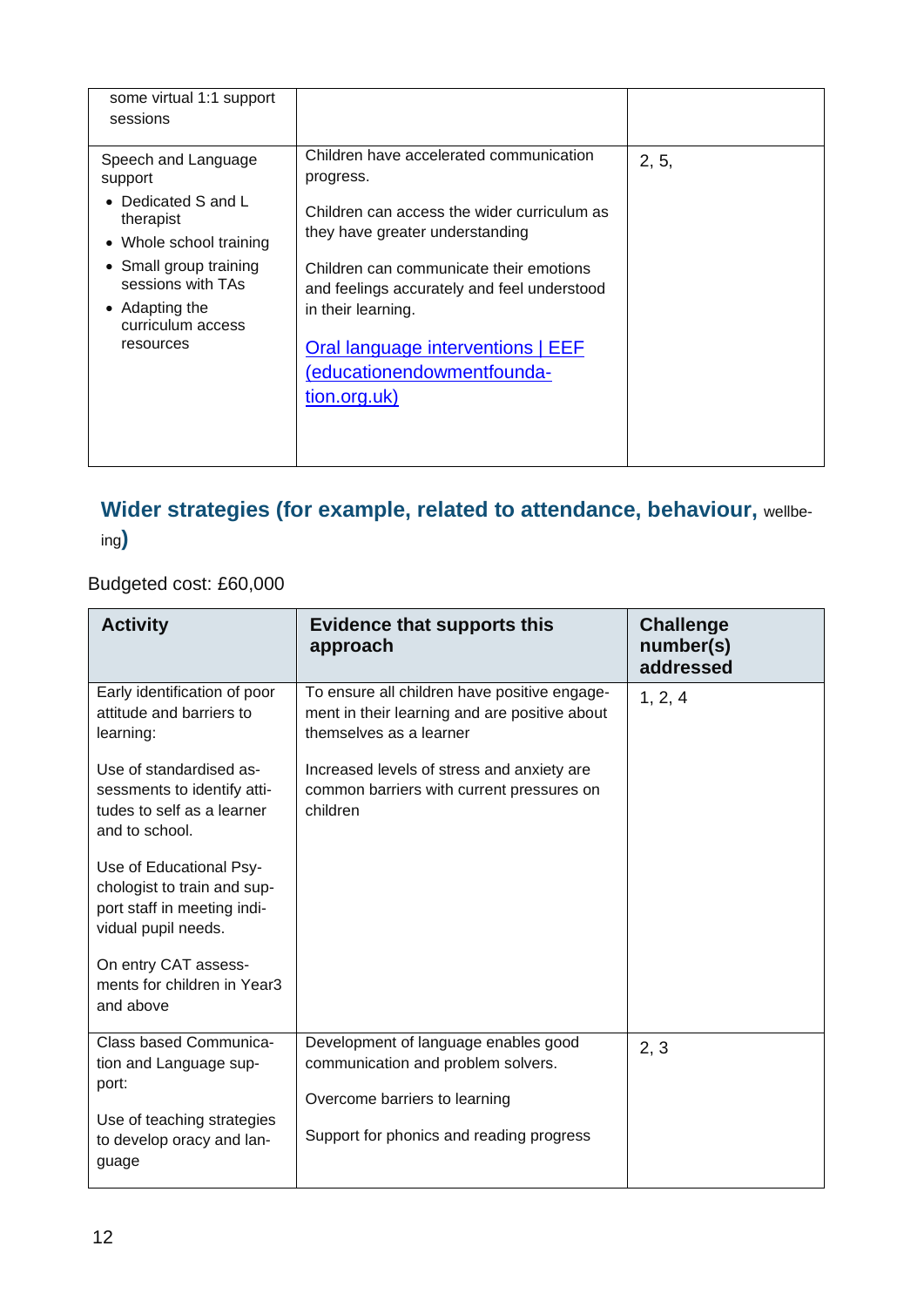| Use of language assess-<br>ments to identify need<br>Small group communica-<br>tion/social skills<br>All children to use the TV<br>Studio, and produce an<br>outcome                                                                                                                                                                                                        | Increased confidence when presenting and<br>speaking to adults                                                                                                                                                                                                                    |      |
|-----------------------------------------------------------------------------------------------------------------------------------------------------------------------------------------------------------------------------------------------------------------------------------------------------------------------------------------------------------------------------|-----------------------------------------------------------------------------------------------------------------------------------------------------------------------------------------------------------------------------------------------------------------------------------|------|
| Trips and residentials<br>Uniform support                                                                                                                                                                                                                                                                                                                                   | To enable children access to the wider cur-<br>riculum, in real life context.<br>Increased self-confidence through overcom-<br>ing fears in challenging situations<br>Life skills and enrichment   EEF (educa-<br>tionendowmentfoundation.org.uk)<br>Increased sense of community |      |
| Parenting support through<br>Early Help Assessment<br>through the leadership and<br>SEND team.<br>Engage in support<br>services to support<br>families in budget-<br>ing, diet, health,<br>and sleep.<br>Identify families in need of<br>SEMH support and SLT/<br>SEND team to give sup-<br>port.                                                                           | Increased parental capacity and therefore in-<br>creased engagement in child development<br>and school life,                                                                                                                                                                      |      |
| Delivery of parenting<br>courses 'Timid to Tiger'<br>and PEEP. Parent ses-<br>sions to provide support for<br>mental health and wellbe-<br>ing:<br>Use of Head of Children's<br>Services and School Nurse<br>to deliver parent courses<br>for identified families in<br>need of support<br>Use of trained Early Year's<br>staff to deliver support<br>through parent course | To enable parents to support children at<br>home better both emotionally, behaviourally,<br>and academically                                                                                                                                                                      | 2, 3 |

## **Total budgeted cost: £239,000**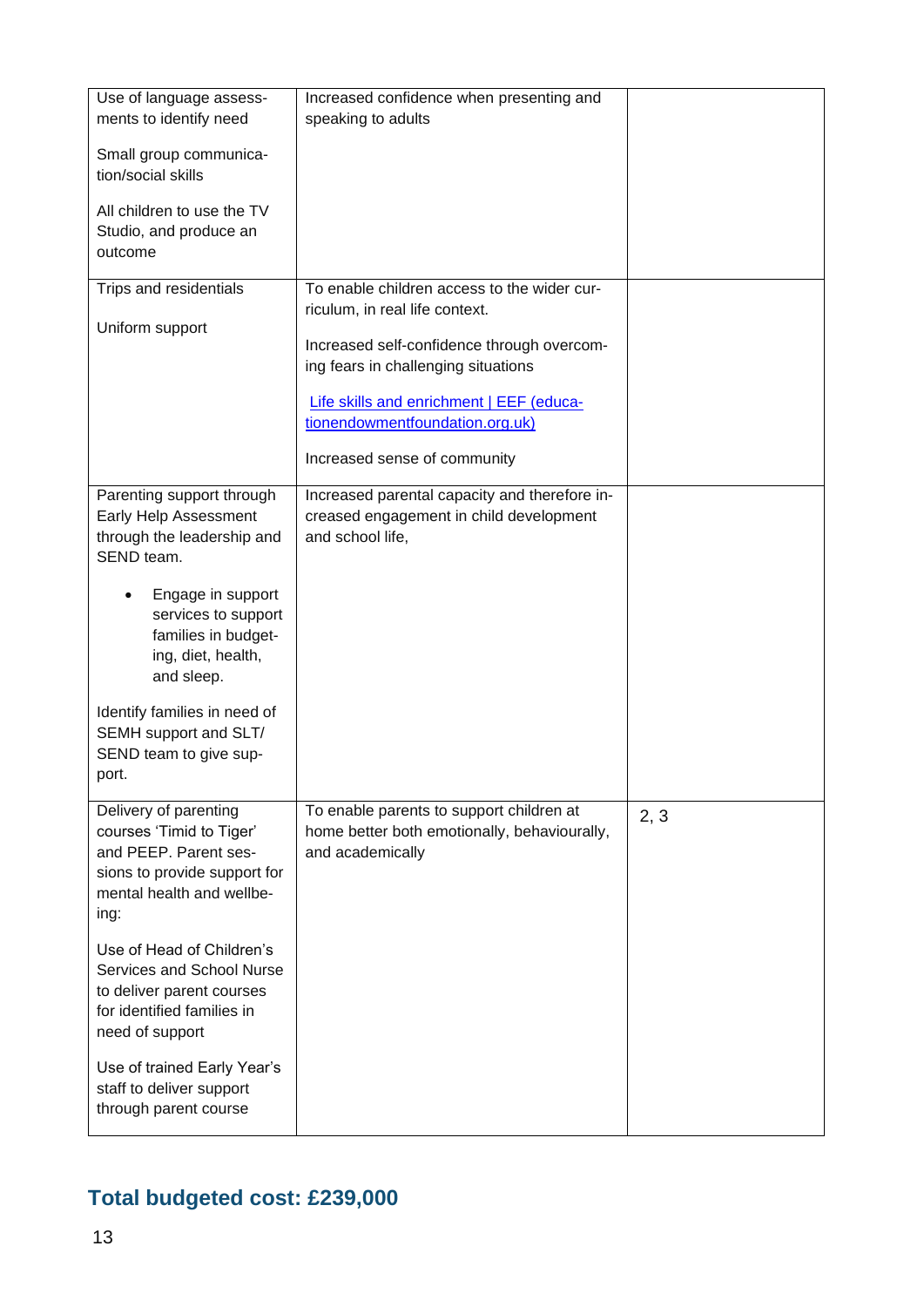# **Part B: Review of outcomes in the previous academic year**

## **Pupil premium strategy outcomes**

This details the impact that our pupil premium activity had on pupils in the 2020 to 2021 academic year.

| <b>Desired outcome</b>                                                                                                                                                        | Impact:                                                                | <b>Lessons learned</b>                                                                                                                                                                                                                                                                                                                   |
|-------------------------------------------------------------------------------------------------------------------------------------------------------------------------------|------------------------------------------------------------------------|------------------------------------------------------------------------------------------------------------------------------------------------------------------------------------------------------------------------------------------------------------------------------------------------------------------------------------------|
| Access to the breadth of the<br>curriculum and enrichment<br>opportunities                                                                                                    | children in learning and excellent<br>progress on reading and literacy | Good impact. High engagement by Approach will be continued and ex-<br>tended.                                                                                                                                                                                                                                                            |
|                                                                                                                                                                               | skills across the wider curriculum.                                    | Outdoor education continued<br>throughout lockdown and partial<br>opening by:                                                                                                                                                                                                                                                            |
| • Use of Forest school<br>& Outdoors<br>• Range of school trips to<br>enrich the wider curricu-<br>lum<br>• Access to music opportu-<br>nities<br>• Use of the art specialist |                                                                        | • Teachers filming les-<br>sons off site<br>• Competitions within class to en-<br>courage children to work out-<br>side, e.g., Active Devon sports<br>challenges                                                                                                                                                                         |
| and art studio                                                                                                                                                                |                                                                        | Due to the success of continuing to<br>deliver these activities during a<br>lockdown, we have decided to still<br>provide these opportuni-<br>ties through a blended approach,<br>when the children return to school<br>fully.                                                                                                           |
|                                                                                                                                                                               |                                                                        | School trips have been delayed<br>for much of the year, due to<br>COVID. At the time of completing<br>the review, restrictions are being<br>relaxed and we intend to hold<br>trips/host visitors during the sum-<br>mer term. However, we contin-<br>ued to have virtual school trips/visi-<br>tors during the periods of lock-<br>down. |
|                                                                                                                                                                               |                                                                        | Whole class music opportuni-<br>ties provided through a progres-<br>sive programme through the<br>school. The teachers were able to<br>continue with the virtual approach                                                                                                                                                                |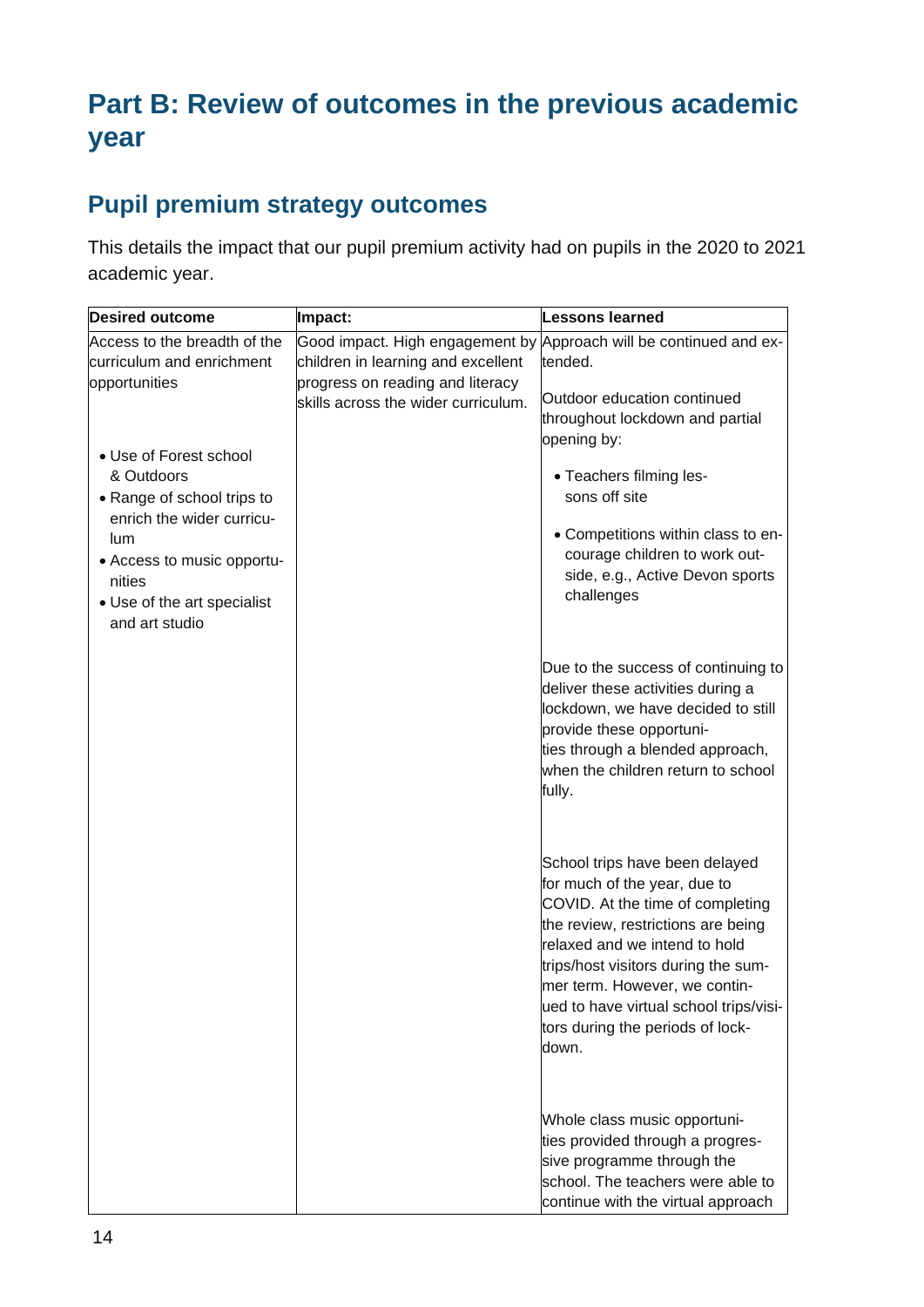|                                                                                                                                                                                                                                                                                                                                                                                                  |                                                                                                                                                                                                                                                                                                                                       | throughout partial opening and will<br>continue to teach trust wide when<br>the school is fully open.<br>Art studio put in use every day, en-<br>suring every child in the school has<br>an art lesson, delivered by art spe-<br>cialist. Will continue this next year.<br>Virtual art lessons were delivered<br>by art specialist during school clo-<br>sure. Very well received and very<br>popular amongst children, and par-<br>ents helping their children. |
|--------------------------------------------------------------------------------------------------------------------------------------------------------------------------------------------------------------------------------------------------------------------------------------------------------------------------------------------------------------------------------------------------|---------------------------------------------------------------------------------------------------------------------------------------------------------------------------------------------------------------------------------------------------------------------------------------------------------------------------------------|------------------------------------------------------------------------------------------------------------------------------------------------------------------------------------------------------------------------------------------------------------------------------------------------------------------------------------------------------------------------------------------------------------------------------------------------------------------|
| Access to digital resources to<br>support teaching & learning<br>• Use of Teams and One-<br>Note resources to access<br>the curriculum<br>• 1:1 Access to digital de-<br>vices to support learning<br>• Use of video as tool to<br>support communication<br>and access to wider cur-<br>riculum<br>• Access to learning support<br>tools and software<br>• Use of Home Learning<br>Opportunities | Excellent impact on providing<br>learning tools to support individual<br>needs, personalisation of activities<br>to support individual needs, as-<br>signment of targets and providing<br>feedback to children. Allows exten-<br>sion of work before and after<br>school for pre-teach and catch up.<br>Extension of more able child. | Approach will be continued and<br>developed to maximise use of digi-<br>tal tools.<br>Following the success of last year,<br>the school's 1:1 access provided<br>the opportunity to send devices<br>home with children, during lock-<br>down. This enabled children who<br>would usually not have access, to<br>be able to work from home, using<br>the resources teachers had cre-<br>ated.                                                                     |
|                                                                                                                                                                                                                                                                                                                                                                                                  |                                                                                                                                                                                                                                                                                                                                       | Even when the school partially<br>opened, teachers were able to still<br>deliver remote teaching to children<br>in class and at home.                                                                                                                                                                                                                                                                                                                            |
|                                                                                                                                                                                                                                                                                                                                                                                                  |                                                                                                                                                                                                                                                                                                                                       | • Use of video was integral to the<br>success of virtual schooling.<br>Teachers were able to see chil-<br>dren daily supporting them in<br>work, but also enabling monitor-<br>ing attendance, wellbeing,<br>and safeguarding. Children were<br>also able to see their teachers<br>throughout the lockdown, which<br>was reassuring and retained<br>some normality for children.                                                                                 |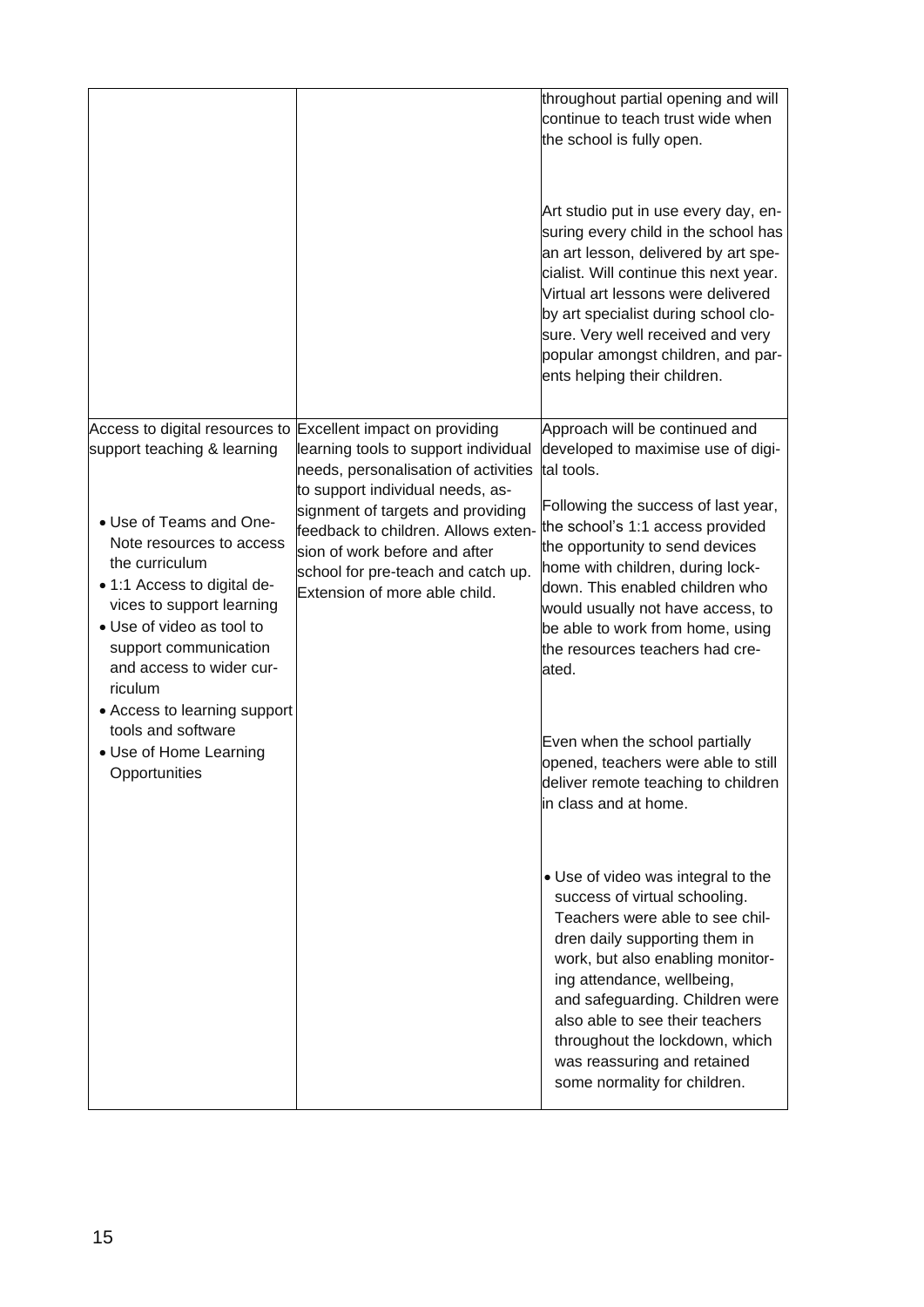|                                                                                                                                                                                                                                                         | Weekly CPD opportunities for Quality of teaching is consistently                                                                                                                  | Continued investment in teachers                                                                                                                                                                                                                                                                                                                                                            |
|---------------------------------------------------------------------------------------------------------------------------------------------------------------------------------------------------------------------------------------------------------|-----------------------------------------------------------------------------------------------------------------------------------------------------------------------------------|---------------------------------------------------------------------------------------------------------------------------------------------------------------------------------------------------------------------------------------------------------------------------------------------------------------------------------------------------------------------------------------------|
| all teaching staff to develop<br>quality teaching                                                                                                                                                                                                       | high with good outcomes above<br>national averages for PP and non-<br>PP children. Enabling breadth and<br>depth of curriculum as teachers<br>are confident in their knowledge of | and support staff to maintain high<br>expectations.                                                                                                                                                                                                                                                                                                                                         |
| • Staff professional devel-<br>opment programme to de-<br>velop strategies to support<br>those with additional<br>needs.<br>• Develop teachers in deliv-<br>ering the wider curriculum                                                                  | subjects and good pedagogy.                                                                                                                                                       | The annual plan for weekly<br>CPD will be improved by delivering<br>several simultaneous sessions,<br>providing relevant CPD to specific<br>staff. This will reduce repetition<br>and encourage progression.                                                                                                                                                                                |
| Individual tutoring to support<br>phonics and reading in<br>younger years and mentoring<br>in older years.                                                                                                                                              | Significant impact on pupil pro-<br>gress through quality feedback<br>that provides challenge and sup-<br>port and identifies need early.                                         | Programme will be developed and<br>refined to ensure maximum bene-<br>fit.                                                                                                                                                                                                                                                                                                                  |
| • Weekly individual mentor<br>session for KS1 & KS2<br>• Weekly group mentor ses-<br>sions for Reception Clas-<br>ses<br>• Identify target children that<br>need individual tutoring<br>in KS1<br>• Track progress through<br>regular phonics screening |                                                                                                                                                                                   | The mentoring process continued<br>throughout lockdown, by virtual<br>meetings. Staff were able to moni-<br>tor progress, track reading, and<br>continue to set targets. Staff were<br>also able to monitor wellbeing offer<br>pastoral support during school clo-<br>sure.                                                                                                                 |
| 1:1 Targeted support for chil-                                                                                                                                                                                                                          | For children with anxiety about                                                                                                                                                   | Support will continue for identi-                                                                                                                                                                                                                                                                                                                                                           |
| dren with anxiety and mental<br>health issues                                                                                                                                                                                                           | school or home life, which is im-<br>pacting on school knowing that<br>they have the support to confiden-                                                                         | fied children                                                                                                                                                                                                                                                                                                                                                                               |
| • Use of school nurse / ther-<br>apist to support identi-<br>fied children<br>• Regular meetings with<br>children identified                                                                                                                            | tially discuss their concerns with a<br>trusted member of staff has en-<br>sured good attendance and en-<br>gagement in learning by those chil-<br>dren supported.                | During school closure, staff from<br>the extended services<br>team phoned identified chil-<br>dren's families, as regularly as<br>needed. This was used to monitor<br>attendance to remote<br>school and wellbeing of the child<br>and family support unit. If there is<br>another school closure, or if identi-<br>fied children are isolating or home<br>ill, these checks will continue. |
| Early identification of poor at-                                                                                                                                                                                                                        | Use of targeted data to track atti-                                                                                                                                               | Proven method of success and                                                                                                                                                                                                                                                                                                                                                                |
| titude and barriers to learning<br>• Use of standardised as-                                                                                                                                                                                            | tudes towards self and school has<br>empowered teachers to make ac-<br>curate and informed assessments                                                                            | progress. Initiative will continue                                                                                                                                                                                                                                                                                                                                                          |
| sessments to identify atti-<br>tudes to self as a learner<br>and to school.                                                                                                                                                                             |                                                                                                                                                                                   | Our GL testing for assessment<br>proved difficult during school clo-<br>sure. This was due to the reliability                                                                                                                                                                                                                                                                               |